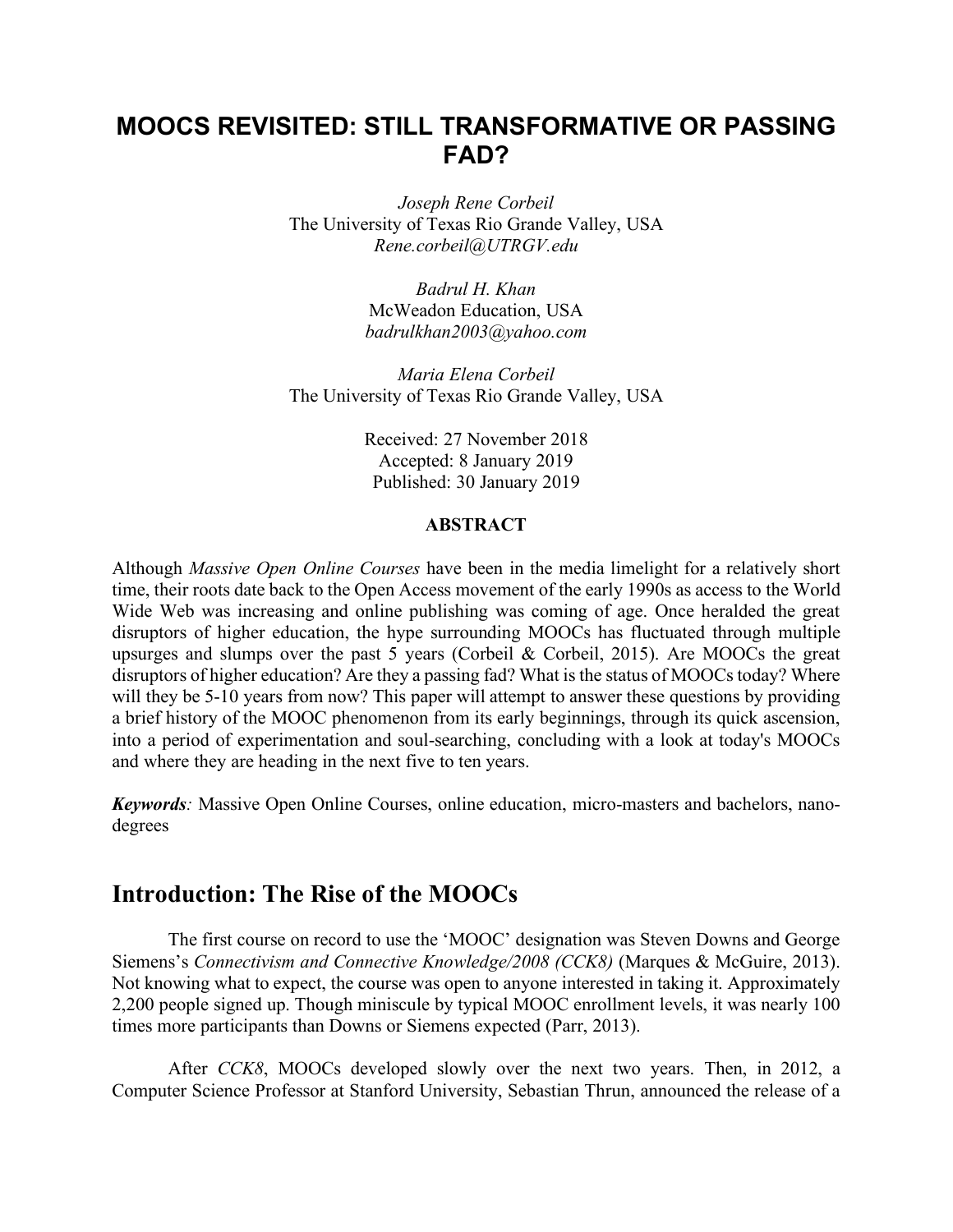new MOOC, *Introduction to Artificial Intelligence.* Within a few weeks, the course had over 160,000 registered students (Aulet, 2013). Motivated by the immense interest in his *AI* course, Thrun cofounded *Udacity* in February 2012 with David Stevens and Mike Sokolsky. Its mission was simple: "to bring accessible, affordable, engaging, and highly effective higher education to the world" (Udacity, n.d. para 1). The *AI* course became the "template" for future MOOCs and was credited with inciting the "MOOC revolution" (Aulet, 2013, Production Value, para. 3).

Two months after *Udacity's* founding, Andrew Ng and Daphne Koller founded *Coursera*  (*Coursera*. n.d.), followed quickly by *edX*, founded by Harvard and MIT (*edX*, n.d). Within the span of one year, the big three MOOC providers, *Udacity*, *Coursera*, and *edX*, were established, offering dozens of free online courses to nearly 5 million users worldwide. Despite having a 40 year head start in distance learning, UK's Open University was a late starter in the MOOC arena. It finally jumped in with *Futurelearn*, launching its first course in September 2013. Within a year, it had over 1 million course registrations (*Futurelearn*, n.d.).

The period of rapid expansion climaxed in 2012 when the New York Times proclaimed 2012 "The year of the MOOC" (Pappano, 2012). By year's end, MOOCs had become a worldwide phenomenon. Yuan and Powell (2015) present a timeline of the MOOC evolutionary process over a 15-year period. See Figure 1.



*Figure 1.* **Yuan and Powell's (2015) timeline of the evolutionary process of MOOC development.**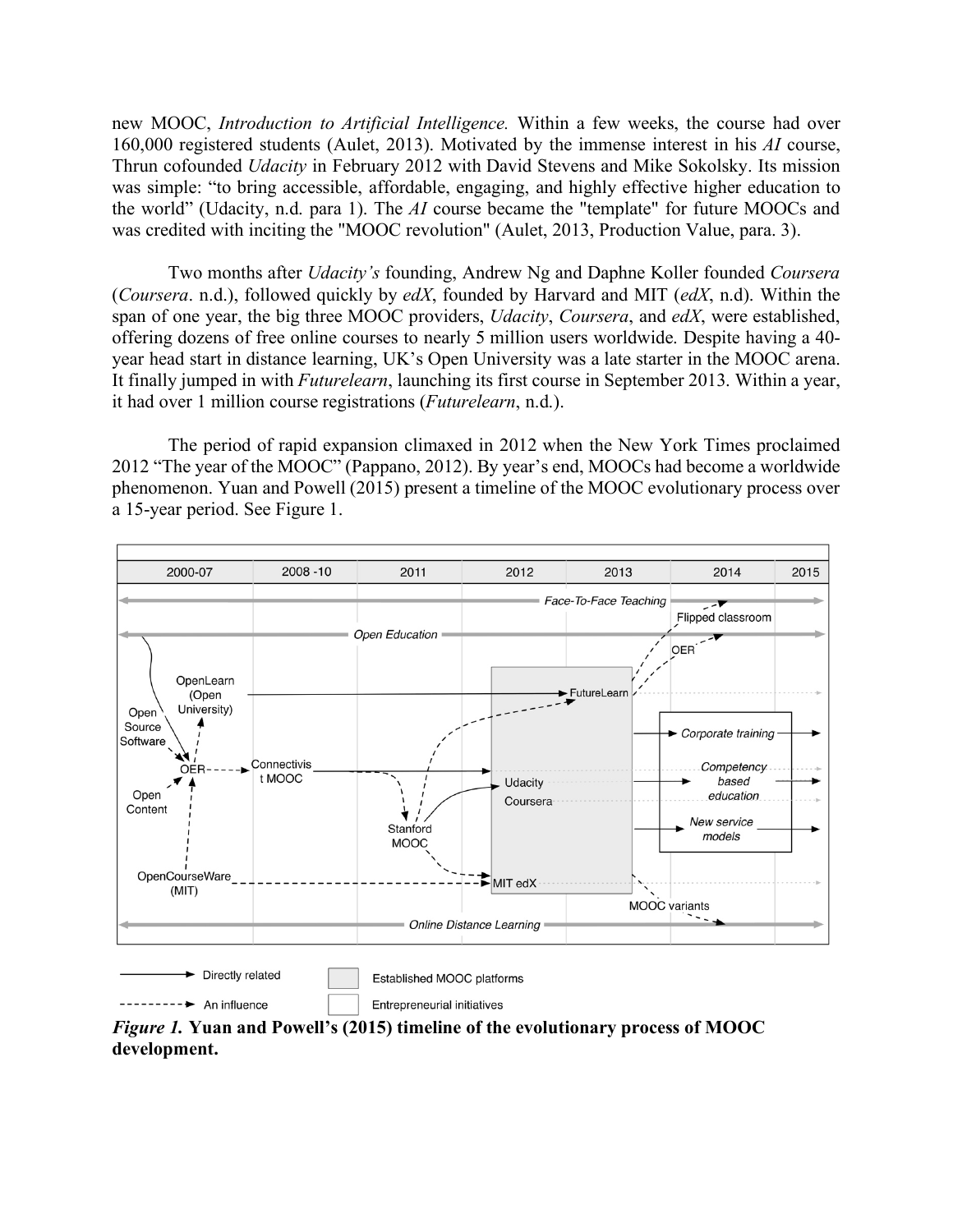# **The Age of Experimentation**

While 2012 could be characterized as the year of explosive growth for MOOC startups, 2013 could best be described as the beginning of the age of experimentation. In that year, *Udacity* partnered with San Jose State University to offer a series of online courses, at a cost of \$150 each, for academic credit (Ha, 2014). Seven additional colleges also announced plans to award college credit to students who could demonstrate knowledge acquired from completed MOOCs (Daly, 2013). Despite great promise, pass rates were dismal, and few students actually received academic credit for their MOOC related coursework (Weiner, 2013).

In 2014, *edX* announced that it would begin to offer courses to high school students (Morrison, 2014). Soon afterward, the State of Florida enacted a bill allowing high school students to take MOOCs for credit in computer science, biology and mathematics (Morrison, 2014). Envisioned as a cost-saving measure for schools, the new law required certified Florida teachers to manage the courses for the MOOC providers (Horn, 2014). Also, in 2014, Arizona State University partnered with *edX* through its Global Freshman Academy to offer a full year of academic credit to first-year students at a sizeable discount. The courses would be listed on the university's official transcripts. Yet, from over 34,000 participants, less than 1% were eligible to earn college credit for their work (Straumsheim, 2015).

While MOOCs-for-credit were not catching on with students, faculty in higher education began experimenting with MOOCs, not as replacements for courses, but as supplements to courses and substitutions for textbooks. One example of the use of a MOOC as courseware was Amy Hagenrater-Gooding's undergraduate *Studies in Poetry* course at the University of Maryland Eastern Shore (Hagenrater-Gooding, 2015). In that course, Hagenrater-Gooding wrapped a 16 week course around the 10-week MOOC. This integration of a MOOC with a traditional course caught on with faculty around the world and is continuing to this very day.

After experiencing limited success in public and higher education, MOOC providers pivoted from the education sector to the business sector. In 2014, AT&T and *Udacity* teamed up to offer *nano-degrees* to prepare new hires for entry-level jobs within the company (LeBar, 2015). Google also worked with *Udacity* to create MOOCs in game design and Android to train programmers to work on Google platforms (Porter, 2014). Later that year, *Coursera* announced that it too would work with companies like MasterCard and Shell to provide specialized courses for their employees (Parr, 2014).

In October 2015, MIT launched the *MITx MicroMasters* credential on *edX*. The program enabled online learners to complete six graduate-level courses for a total cost of \$1,200. Learners who successfully completed the MicroMasters credential become eligible to complete a master's degree in *Supply Chain Management* by taking one additional semester on the MIT campus. In the following year, *edX* expanded the MicroMasters to 18 new programs across 13 universities. According to Sanjay Sarma (as cited in Office of Digital Learning, 2016), vice president for open learning at MIT, "MicroMasters gives learners the opportunity to demonstrate their abilities through a series of online courses, earn a valuable credential and, if they excel, complete their master's with an additional semester's residence" (para. 3).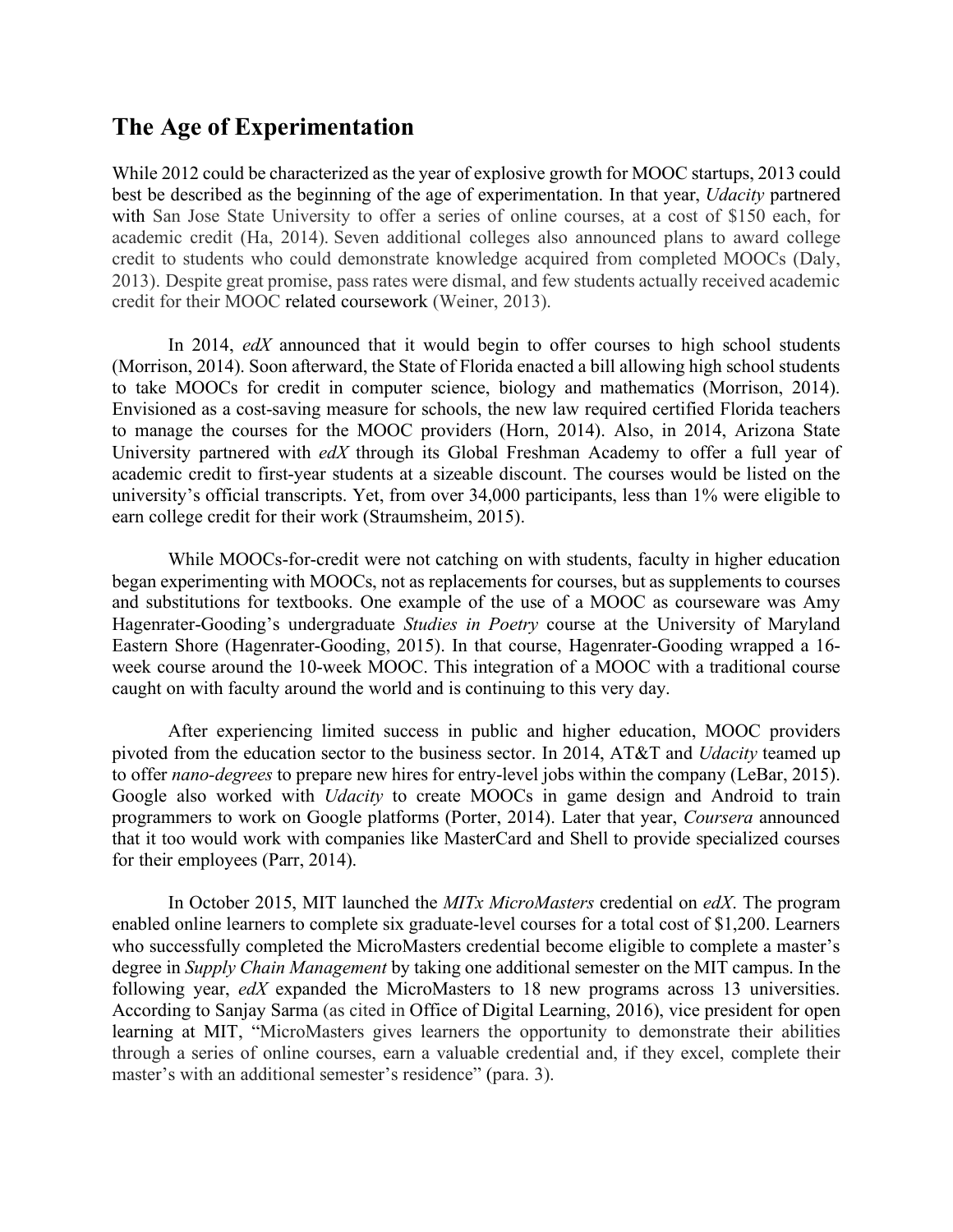On January 13, 2016, Sebastian Thrun, the founder of *Udacity*, tweeted the announcement of a new program dubbed the Nanodegree Plus with a guarantee of a job within six months or your money back (Sebastian Thrun, 2016). At launch, the program included four nanodegrees: Android Developer, iOS Developer, Machine Learning Engineer, and Senior Web Developer (Shah, 2016b).

While some MOOC initiatives were beginning to show promise, in 2016, MOOCs suffered a significant setback as advocates for the deaf filed lawsuits against Harvard and MIT for violating antidiscrimination laws by not providing closed captioning to their online materials (Lewin, 2015). In 2016, University of California, Berkeley was notified by the United States Department of Justice that it's MOOC content also violated Title II of the Americans with Disabilities Act (ADA) for not addressing accessibility issues in their media content. As a consequence, on March 15, 2017, UC Berkeley took all of their free MOOC content, including more than 20,000 audio and video files, offline for non-UC Berkley students. According to a spokesperson for the university, captioning for the videos would exceed one million dollars (Loftus, 2018). The ramifications of these lawsuits were enormous as they could potentially impact hundreds or thousands of courses that would need to be updated to satisfy the requirements of the law.

Though by the end of 2014, the hype surrounding MOOCs had appreciably subsided, MOOC providers continued to experiment and innovate. Yet, the setbacks experienced during the period of experimentation resulted in significantly lowered expectations. According to Kolowich  $(2015)$ ,

The conventional wisdom [regarding MOOCs was] that free online courses offer a promising recruiting tool and an interesting (but not essential) research tool for colleges that can afford the upkeep, while also nudging more-conservative institutions to finally start integrating online coursework into the curriculum (para. 8).

In a January 2015 interview, Daphne Koller, one of *Coursera's* cofounders, disagreed. She noted, "…there was a lot of disillusionment because people saw that over the course of 12 months we hadn't put any universities out of business...." (Knowledge@Wharton, 2015). According to Koller, the negative hype surrounding MOOCs was unmerited.

## **The MOOC Hype Cycle**

In the previous section, Koller's observation regarding the negative hype surrounding MOOCs, makes a reference to Gartner's Hype Cycle (Gartner, n.d.). According to Gartner (n.d.), all technologies go through a "hype" cycle that is punctuated by five distinct periods. For this article, Figure 2 below, adapted from the *Gartner Hype Cycle of key MOOC events/ developments* (Bozkurt, Özdamar Keskin, & de Waard, 2016), was updated to reflect the rise, fall, and reemergence of MOOCs over a ten-year period along the Gartner Hype Cycle. The points on the graph are not intended to be all-inclusive, but to highlight key transition points in the timeline.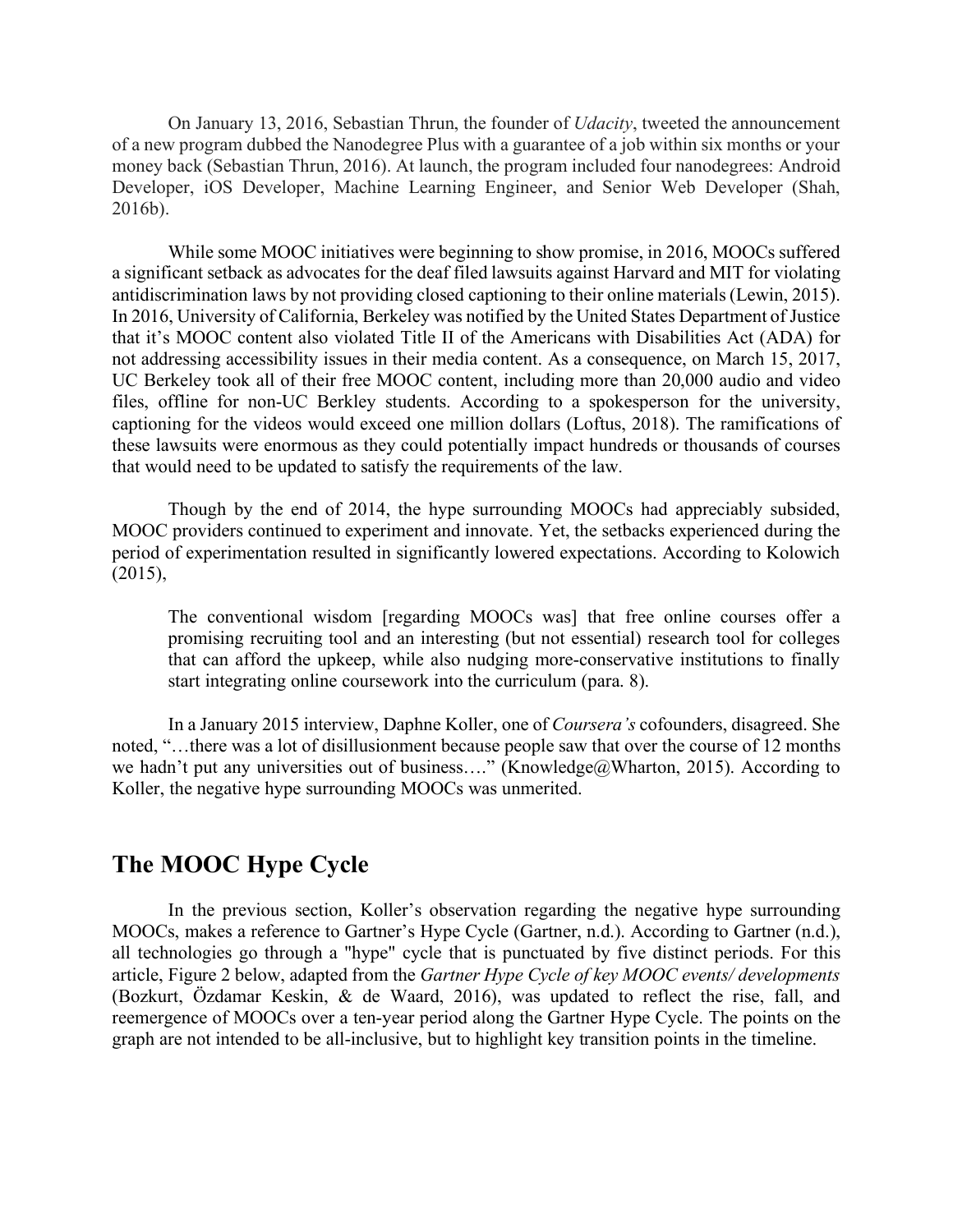

*Figure 2.* **MOOC milestones visualized through the Gartner Hype Cycle. Adapted from**  *Gartner Hype Cycle of key MOOC events/developments* **(Bozkurt, Özdamar Keskin, & de Waard, 2016)**

The trigger for the MOOC phenomenon can be traced to Downs and Siemens's *Connectivism and Connective Knowledge/2008 (CCK8)* course in 2008. It was the first course to use the "MOOC" moniker. Followed by the runaway success of Thrun's *AI* course in 2011, MOOCs expanded quickly through 2012, resulting in the formation of *Udacity*, *Coursera*, and *edX*, the big three MOOC providers in the United States. The hype surrounding MOOCs reached its apex in November 2012 when the *New York Times* proclaimed 2012 '*The Year of the MOOC'*. Over the next two years, MOOCs entered a period of experimentation resulting in numerous mistakes and false starts. Media accounts of MOOC disasters, dismal completion rates, and rampant cheating began to take their toll, and by the end of 2014, the once promising disruptor of higher education had begun to lose its sheen, leading to a period of disillusionment (Corbeil & Corbeil, 2015).

Yet, through dogged perseverance and a shift in focus from higher education to corporate training, MOOCs began to evolve. In 2015, MOOC providers tested a variety of business models to make them profitable. Freemium models offering free content with up-sell options for certificates and badges resulted in increased completion rates for paying students (Kronk, 2018). Partnerships with government and industry began to pay off. In 2016, MOOCs reemerged into the limelight but this time, the MOOC providers were more targeted. They had identified their target audiences and refined their business models (Kronk, 2018). Although they will undoubtedly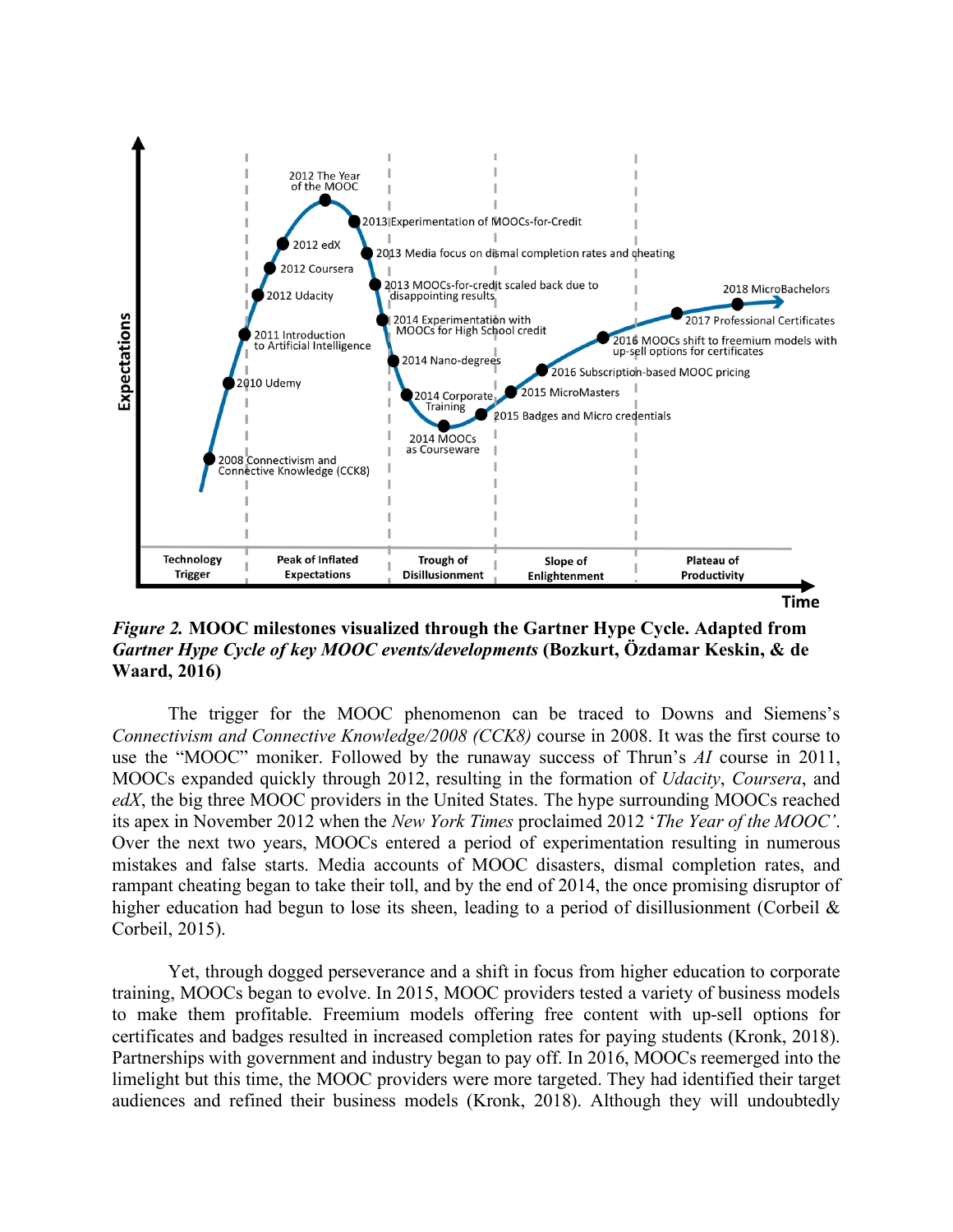continue to mature over the coming years, today, in 2018, MOOCs appear to be on a trajectory toward productivity and relevance (Corbeil & Corbeil, 2015).

### **MOOCs Today**

Today, the big three offer over 7,000 courses through more than 700 university partners, and have enrolled over 23 million people worldwide (Gallagher, 2017). No longer considered a threat to higher education, MOOCs are finding their niche in corporate training and personalized learning. According to Gallagher (2017), author of *The Future of University Credentials: New Developments at the Intersection of Higher Education and Hiring*:

Today's more mature marketplace of MOOC-based learning has pivoted away from free general interest courses, and is instead focused on fee-based certificates and professional programs… This program-level rather than course-centric approach is spawning entirely new types of postsecondary credentials—and further, MOOC-based technology infrastructure and pedagogical innovations are becoming interwoven into *traditional* higher education programs (para. 2).

Recognizing that the MOOCs-for credit initiatives were not catching on with universities as MOOC providers had hoped, Steven Klinsky, founder of the *Modern States Education Alliance*, devised a way around MOOC accreditation issues (Modern States Education Alliance, n.d.). Instead of trying to convince universities to accept MOOC courses for credit, he developed the *Freshman Year for Free* program to prepare students to sit for *Advanced Placement* (AP) and *College Level Examination Program* (CLEP) tests (Modern States Education Alliance, n.d.). The exams, accepted by more than 2,900 colleges and universities, are available on demand, across 1,800 testing centers across the United States (Ukueberuwa, 2018).

Today, the *Freshman Year for Free* program, working in partnership with *edX* and ten universities, offers 32 tuition-free CLEP courses—one for every subject in the College Board test library (Ukueberuwa, 2018). According to Ukueberuwa (2018), the courses allow students to prepare for the credit-granting exams through online courses that include practice exercises and tests with questions closely matching those on the actual tests.

Building upon on the successes of the *Freshman Year for Free* and *MicroMaster's* programs, in January 2018, *edX* announced the development of a new *MicroBachelors* degree, "designed to break the undergraduate credential into Lego-like components" (Young, 2018, para. 1). While describing his vision for the MicroBachelors degree, *edX* CEO, Anant Agarwal (as cited in Young, 2018), predicted education in the next five to ten years would become more "modular," "omnichannel," and "lifelong" (para. 3). According to Dhawal Shah at *Class Central*, today, there are over 500 MOOC based credentials, including 22 Nanodegrees by *Udacity*, 43 MicroMasters, 35 Professional Certificates by *edX*, 257 Specializations by *Coursera*, and 22 programs by *FutureLearn.* Based on these developments, on January 20, 2018, *Class Central* published the following list of the six biggest MOOC trends of 2017: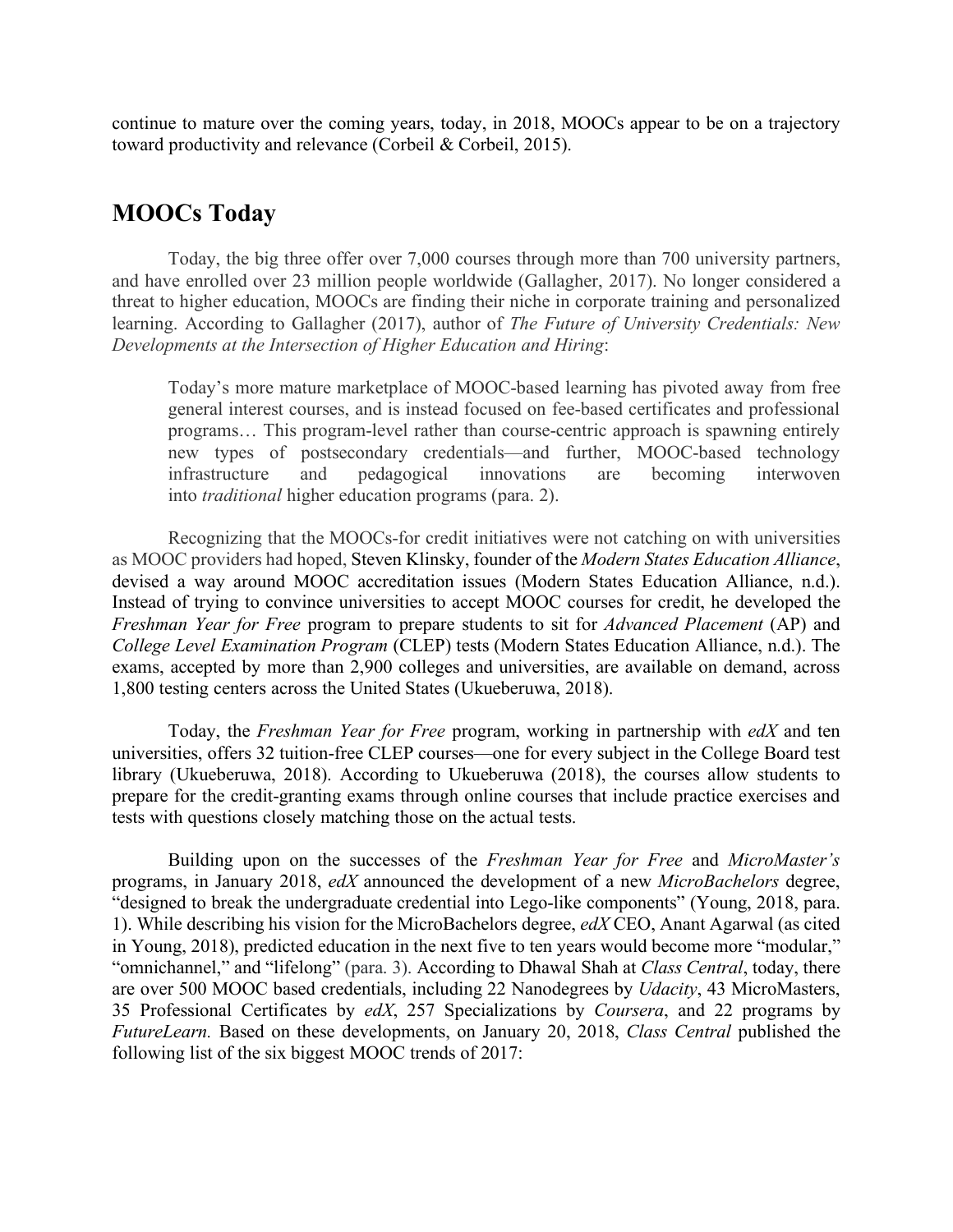- 1. **Fewer MOOC courses are available free of charge.** Today's MOOCs range in cost from free, or free to audit, to millions of dollars, with each pricing tier adding value over the preceding tier.
- 2. **More MOOC content is behind paywalls.** As MOOC providers searched for sustainable business models, paywalls were initiated to differentiate the *non-credential* from *credential* courses.
- 3. **MOOCs find their audience.** The audience of today's MOOCs is characterized as the "lifelong career learner," who is seeking professional and career advancement.
- 4. **MOOC providers are investing big in degree program and corporate training markets**. Shifting away from individual courses, MOOC providers are developing complete undergraduate and graduate degrees and corporate training programs.
- 5. **MOOCs are becoming more flexible and convenient**. Instead of offering cohort-based courses with specific start and end dates, MOOCs are enabling learners to start anytime.
- 6. **Campuses are beginning to accept MOOCs**. Campuses are warming up to the idea of allowing students to earn credit from MOOCs, even MOOCs from other universities.

These trends reveal how MOOCs have evolved since their inception. According to Shah (2018), while MOOCs were not the end of traditional higher education as originally expected, they "may have changed how working professionals access continued learning and career-advancement opportunities" (para. 4). He added, consequently, "…. 2017 could just have been the year MOOCs became big business" (para. 5). As a result, now business people and educators are looking ahead to what the next iteration of MOOCs may bring.

## **Summary and Future Directions**

Have MOOCs lived up to the hype? Are they still relevant? What will future MOOCs look like? Based on recent trends, future MOOCs probably won't be as *massive*. They also won't be as *open*, and many of them won't resemble typical *courses*. MOOCs will begin to target a narrower niche of learners, focusing on delivering highly specific workforce skills to corporate workers. As more MOOCs offer certifications and nanodegrees, fewer MOOCs will be free, making them less open to learners in developing countries. These MOOCs will become more individualized and selfpaced, with no formal start and end date, enabling learners to enroll at any time, and take as much time as they need to complete the courses. Interactions among learners in these courses will be voluntary, resembling interactions found on social media sites and specialized message boards. As a result, future MOOCs may need a new name to describe them, since they will lose many of the initial characteristics that made them MOOCs (Corbeil & Corbeil, 2015). Looking to the future, the following trends seem to be emerging:

• **The MOOC name will go away.** In a 2017 opinion piece submitted to *Inside HigherEd*, Cathy Sandeen (2017) predicts the term "MOOC" will go away. "I am somewhat surprised the moniker has stuck around as long as it has, because what exists today is quite different than what we were discussing five years ago" (Sandeen, 2017, para. 3). According to *Class Central* CEO Dhawal Shah, the MOOC name has evolved from its original meaning into more of a marketing term. Today's MOOC providers are distancing themselves from the MOOC provider designation by differentiating their products and creating their own brands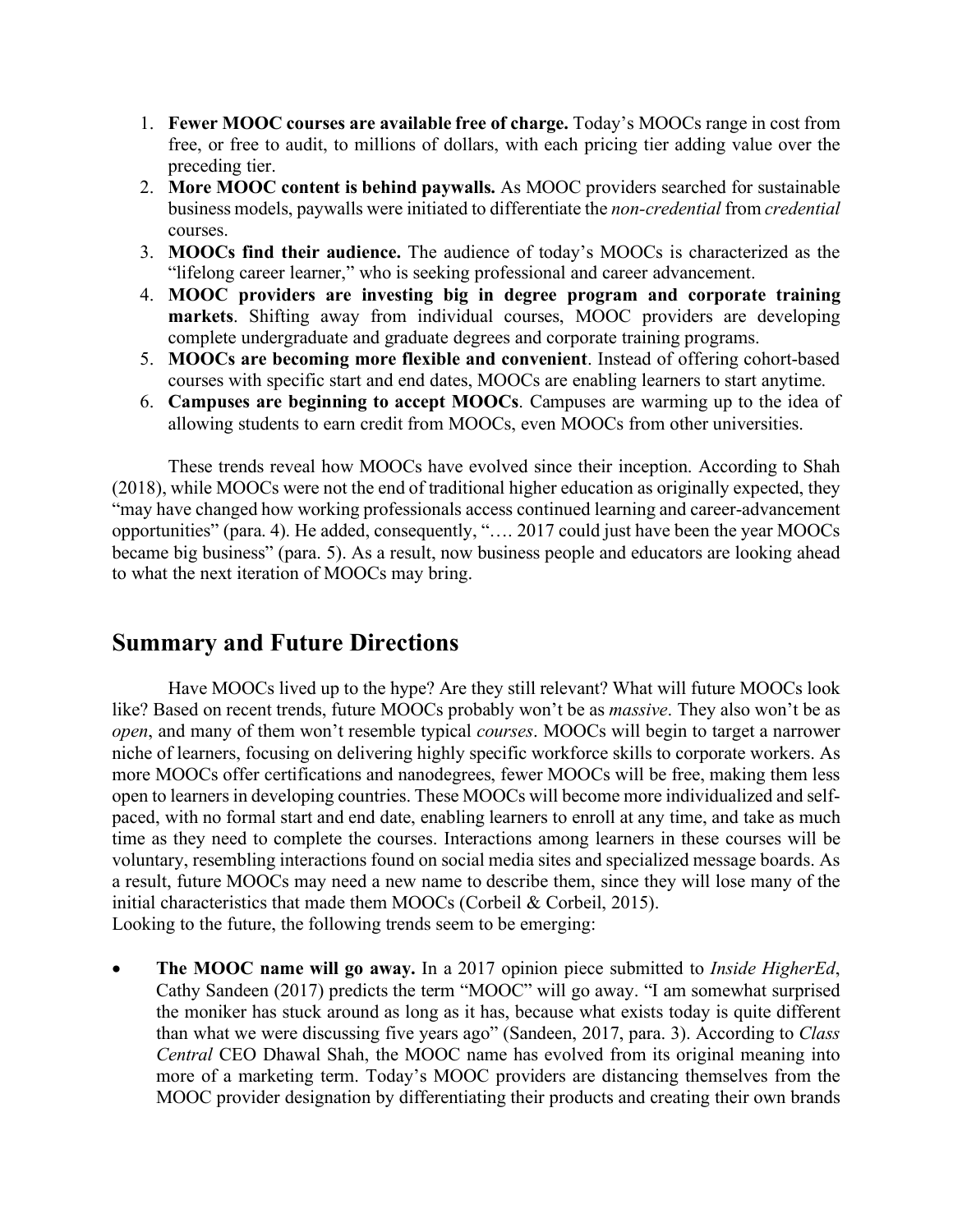- (i.e., Nanodegrees, MicroMasters, Specializations) (Kronk, 2018b).
- **MOOCs will continue to unbundle higher education.** Jim Hundrieser, associate managing principal for institutional strategies at the Association of Governing Boards, foresees the unbundling of higher education due to the introduction of nanodegrees and micro-credentialing (Arnett, 2017). According Arnett (2017), Hundrieser compares the earning of a college degree to having to buy an entire album for just one or two good songs, suggesting that professional certificates and micro-credentials are becoming more important to students and employers. If this is the case, Hundrieser suggests, MOOCs may still be a disrupting force in higher education (Arnett, 2017).
- **AI-Powered MOOCs will personalize MOOC learning.** Yu, Miao, Leung and White (2017) offer a perspective on how advances in Artificial Intelligence (AI) may enhance learning in MOOCs. They envision using AI in future MOOCs to: (1) enable students to personalize their learning by allowing them to adjust the sequencing of content to fit their needs; (2) provide personalized attention to learners by matching teaching assistants to mediation tasks; and (3) use virtual learning companions with human traits to interact with learners one on one. According to Hill (2018), in January 2018, the Georgia Institute of Technology launched its first MOOC with an AI teaching assistant named "Jill Watson," based on IBM's AI Watson platform. Ashok Goel, Georgia Tech professor and creator of Jill Watson says he would like to see virtual learning companions universally available, "for every class, at every school, at every level" (as cited in Hill, 2018, para. 17).
- **MOOCs will serve as catalysts for the learner revolution.** While no longer considered the disruptive technology that would put universities out of business, MOOCs have made a huge impact on higher education and are credited with inspiring what Van Der Werf (2014) dubbed, "the learner revolution" (p. 1).

As we contemplate where MOOCs appear to be headed over the next 5-10 years, will they become the great disruptors of higher education as once predicted or settle into specialized training for niche markets? Has the disruption already begun and can we predict its destination? We will have to wait for the next chapter in the history of MOOC's to be written to know the answer to these questions.

## **References**

- Arnett, A. A. (2017, March 12). *4 trends poised to transform the future of higher education*. Retrieved from https://www.educationdive.com/news/4-trends-poised-to-transform-thefuture-of-higher-education/437923/
- Aulet, B. (2013, May 17). *A review of the Stanford AI class.* Retrieved from http://www.thegoodmooc.com/2013/05/a-review-of-stanford-ai-class.html
- Bozkurt, A., Özdamar Keskin, N., & de Waard, I. (2016). Research trends in massive open online course (MOOC) theses and dissertations: Surfing the tsunami wave. *Open Praxis*, 8(3),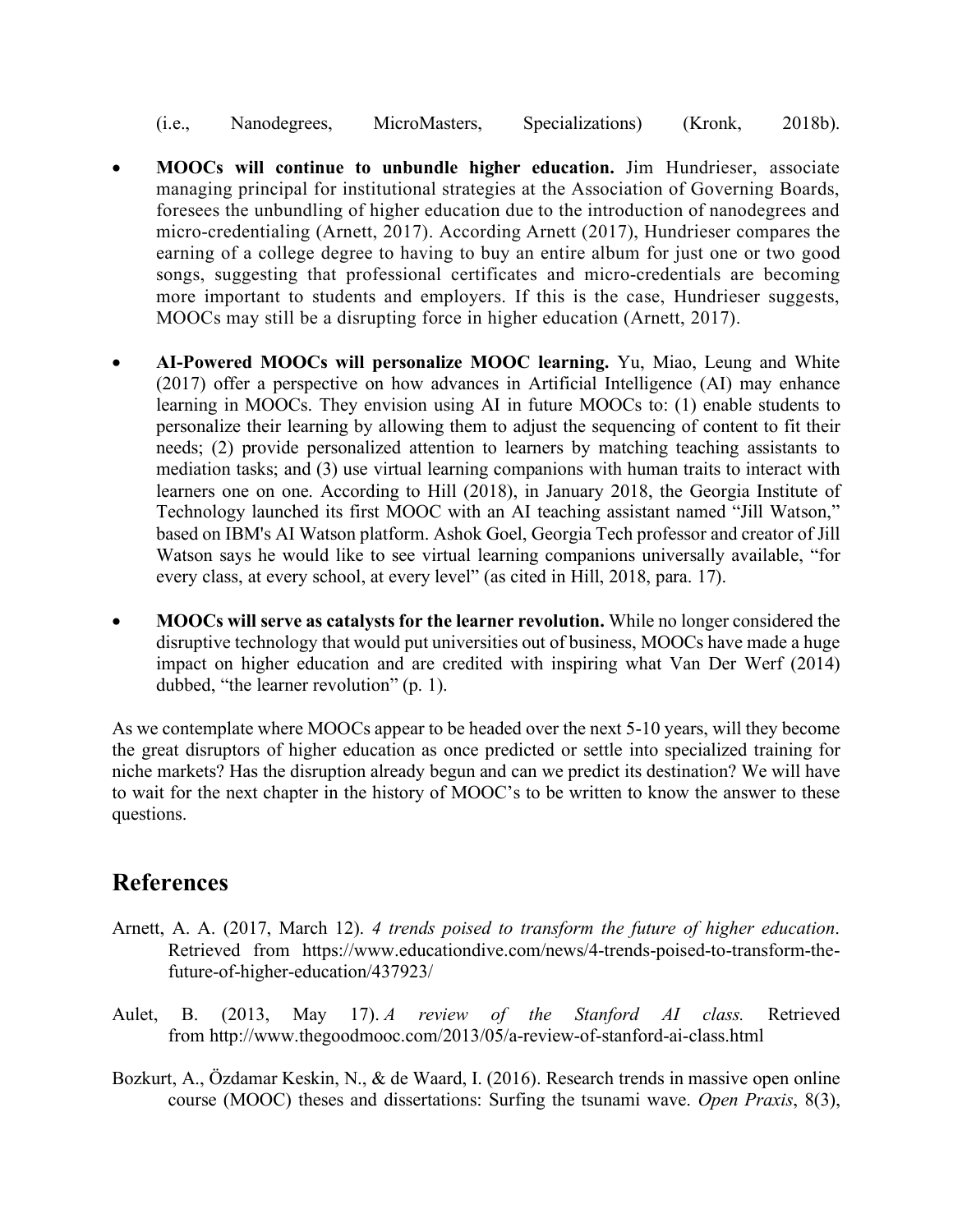203- 221.

Corbeil, M. E. & Corbeil, J. R.(2015). Massive open online courses: Past, present and future. *The MOOC Case Book: Case Studies in MOOC Design, Development and Implementation*. In J.R. Corbeil, M.E. Corbeil & B. Khan (Ed.) New York: Linus Learning, 2015: 17-30.

Coursera. (n.d.). *Our mission.* Retrieved January 26, 2015, from https://www.coursera.org/about

- Daly, J. (2013, September 16). Credit for MOOCs is one step in a long journey toward relevance. *EdTech Focus on Higher Education*. Retrieved from http://www.edtechmagazine.com/higher/article/2013/09/credit-moocs-one-steplong-journey-toward-relevance
- edX. (n.d.). *About us*. Retrieved from https://www.edx.org/about-us
- Futurelearn. (n.d.). *About*. Retrieved from https://www.futurelearn.com/about
- Gallagher, S. (2017, August 16). How MOOCs are inspiring the future of higher education. *Voices in Education*. Harvard Education Publishing Group. Retrieved from http://hepg.org/blog/how-moocs-are-inspiring-the-future-of-higher-ed
- Gartner Hype Cycle. (n.d.). Retrieved from http://www.gartner.com/technology/research/methodologies/hype-cycle.jsp
- Ha, T. (2014, January 27). *What's a MOOC -- and where are they going next?* Retrieved from http://ideas.ted.com/2014/01/27/whats-next-for-moocs
- Hagenrater-Gooding, A. (2015). Wrapped up in words: Merging a MOOC with a traditional poetry course for increased success. In J.R. Corbeil, M.E. Corbeil, M.E, & B. Khan (Eds.), *The MOOC Case Book: Case Studies in MOOC Design, Development and Implementation* (pp. 327-336). Linus Books: N.Y.
- Hill, J. (2018, January 29). *Artificial intelligence can make MOOCs smarter*. Retrieved from http://bold.expert/artificial-intelligence-can-make-moocs-smarter
- Horn, M. B. (2014, March 03). MOOCs for high school: Unlocking opportunities or substandard learning. *EducationNext 14*(3). Retrieved from http://educationnext.org/moocs-highschool
- Knowledge@Wharton. (2015, January 5). *The hype is dead, but MOOCs are marching on* [Audio blog post]. Retrieved from http://knowledge.wharton.upenn.edu/article/moocs-makingprogress-hype-died
- Kolowich, S. (2013, February 18). Professor leaves a MOOC in mid-course in dispute over teaching [Blog post]. *Wired Campus*. Retrieved from http://chronicle.com/blogs/wiredcampus/professor-leaves-a-mooc-in-mid-course-in-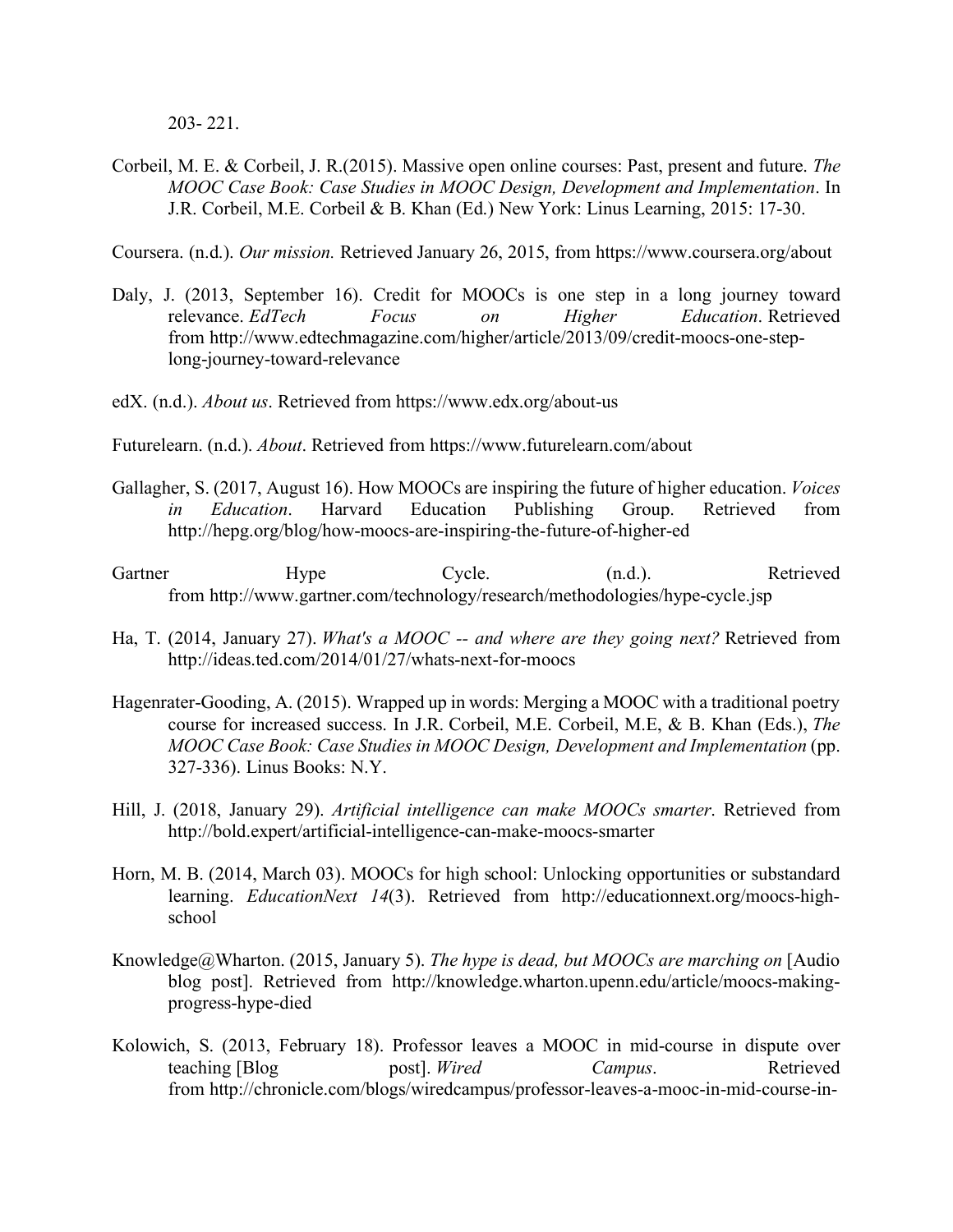dispute-over-teaching/42381

- Kronk, H. (2018a, February 07). *In coverage of online courses, generalizations prevail.* Retrieved from https://news.elearninginside.com/coverage-online-courses-generalizations-prevail
- Kronk, H. (2018b, February 14). *What does 'MOOC' mean anymore? The latest from Class Central*. Retrieved from https://news.elearninginside.com/new-mooc-report/
- LeBar, M. (2015, January 19). Nano-degrees as a new model to integrate into higher education. *Forbes*. Retrieved from http://www.forbes.com/sites/ccap/2015/01/19/nanodegrees-as-a-new-model-to-model-to-integrate-into-higher-education
- Lewin, T. (2015, February 12). *Harvard and M.I.T. are sued over lack of closed captions*. Retrieved from https://www.nytimes.com/2015/02/13/education/harvard-and-mit-suedover-failing-to-caption-online-courses.html
- Loftus, P. (2018, January 04). *UC Berkeley revoking public access to educational media, cites captioning costs*. Retrieved from https://www.3playmedia.com/2017/03/06/uc-berkeleyremoving-educational-videos-from-public-access-citing-captioning-costs
- Marques, J. & McGuire, R. (2013, June 7). *What is a Massive Open Online Course anyway? MN+R attempts a definition.* Retrieved from http://moocnewsandreviews.com/what-is-amassive-open-online-course-anyway-attempting-definition
- Modern States Education Alliance. (n.d.). *About: Who we are*. Retrieved from https://modernstates.org/about-us/who-we-are
- Morrison, N. (2014, June 25). The future of MOOCs in the classroom. *Forbes*. Retrieved from http://www.forbes.com/sites/nickmorrison/2014/06/25/the-future-of-moocs-in-the-11-18-classroom
- Office of Digital Learning. (2016, September 20). *Thirteen universities adopt MicroMasters and launch 18 new programs via edX.* Retrieved from http://news.mit.edu/2016/thirteenuniversities-adopt-micromasters-and-launch-18-new-programs-via-edx-0920
- Pappano, L. (2012, November 2). The year of the MOOC. *The New York Times*. Retrieved from http://www.nytimes.com/2012/11/04/education/edlife/massive-open-online-coursesare-multiplying-at-a-rapid-pace.html?pagewanted=all& $r=0$
- Parr, C. (2013, October 17). MOOC creators criticise courses' lack of creativity. *Times Higher Education.* Retrieved from http://www.timeshighereducation.co.uk/news/mooc-creatorscriticise-courses-lack-of-creativity/2008180.fullarticle
- Parr, C. (2014, September 11). The evolution of MOOCs. *Times Higher Education.* Retrieved from http://www.timeshighereducation.co.uk/comment/opinion/the-evolution-ofmoocs/2015614.article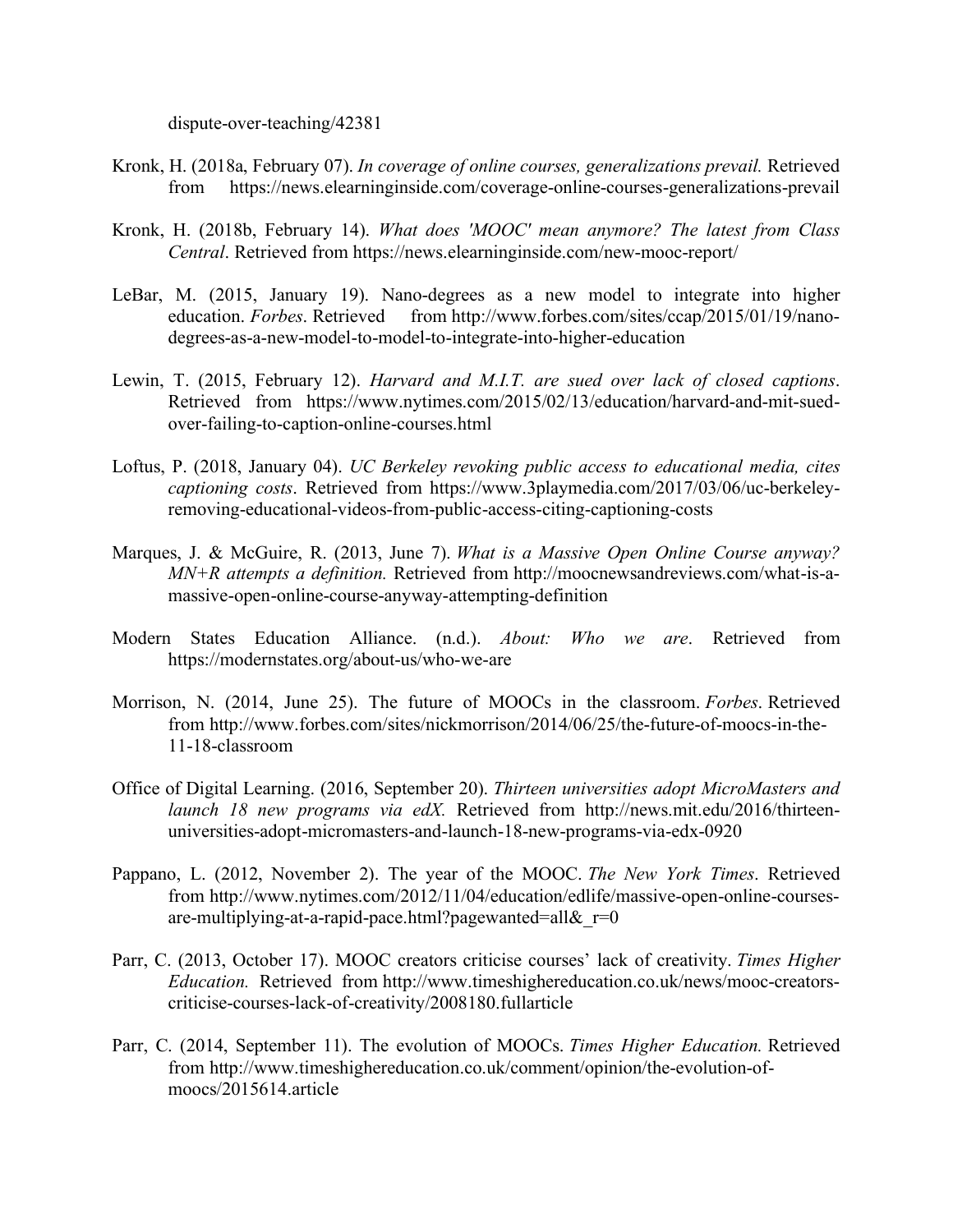- Porter, E. (2014, June 17). A smart way to skip college in pursuit of a job. *The New York Times.* Retrieved from http://www.nytimes.com/2014/06/18/business/economy/udacity-attnanodegree-offers-an-entry-level-approach-to-college.html? r=0
- SebastianThrun. (2016, January 13). *"Dream come true? We now GUARANTEE a job for anyone who completes a Nanodegree+ - or else tuition back. Hope other universities follow."* [Twitter Post]. Post]. Retrieved from https://twitter.com/SebastianThrun/status/687315602973691904?ref\_src=twsrc%5Etfw& ref\_url=https%3A%2F%2Fwww.class-central.com%2Freport%2Fudacitys-nanodegreeplus-comes-job-guarantee%2F
- Sandeen, C. A. (2013). Integrating MOOCs into traditional higher education: The emerging 'MOOC 3.0' Era. *Change: The Magazine of Higher Learning, 45*,6: 34–39.
- Sandeen, C. A. (2017, June 22). MOOCs moving on, moving up. *Inside HigherEd*. Retrieved from https://www.insidehighered.com/views/2017/06/22/essay-looking-back-predictionsabout-moocs
- Shah, D. (2016a, January 26). Udacity's nanodegree plus comes with a job guarantee. *Class Central*. Retrieved from https://www.class-central.com/report/udacitys-nanodegree-pluscomes-job-guarantee
- Shah, D. (2016b, September 5). *MOOCs no longer massive, still attract millions*. Retrieved from https://venturebeat.com/2016/09/05/moocs-no-longer-massive-still-attract-millions
- Shah, D. (2018, January 22). *A product at every price: A review of MOOC stats and trends in 2017.* Retrieved from https://www.edsurge.com/news/2018-01-22-a-product-at-everyprice-a-review-of-mooc-stats-and-trends-in-2017
- Straunsheim, C. (2105, December 21). *Less than 1%.* Retrieved from https://www.insidehighered.com/news/2015/12/21/323-learners-eligible-credit-moocsarizona-state-u
- Udacity. (n.d.). *About us*. Retrieved from https://www.udacity.com/us
- Ukueberuwa, M. (2018, February 09). *Return of the MOOCs*. Retrieved from https://www.cityjournal.org/html/return-moocs-15650.html
- Van Der Werf, M. (2014, November 12). The ed tech revolution is about to become the learner revolution. *Education Design Lab*. Retrieved from http://eddesignlab.org/wpcontent/uploads/2014/04/LearnerRevolution\_Edu
- Wiener, J. (2013, September 4). Inside the Coursera hype machine. *The Nation*. Retrieved from http://www.thenation.com/article/176036/inside-coursera-hype-machine#